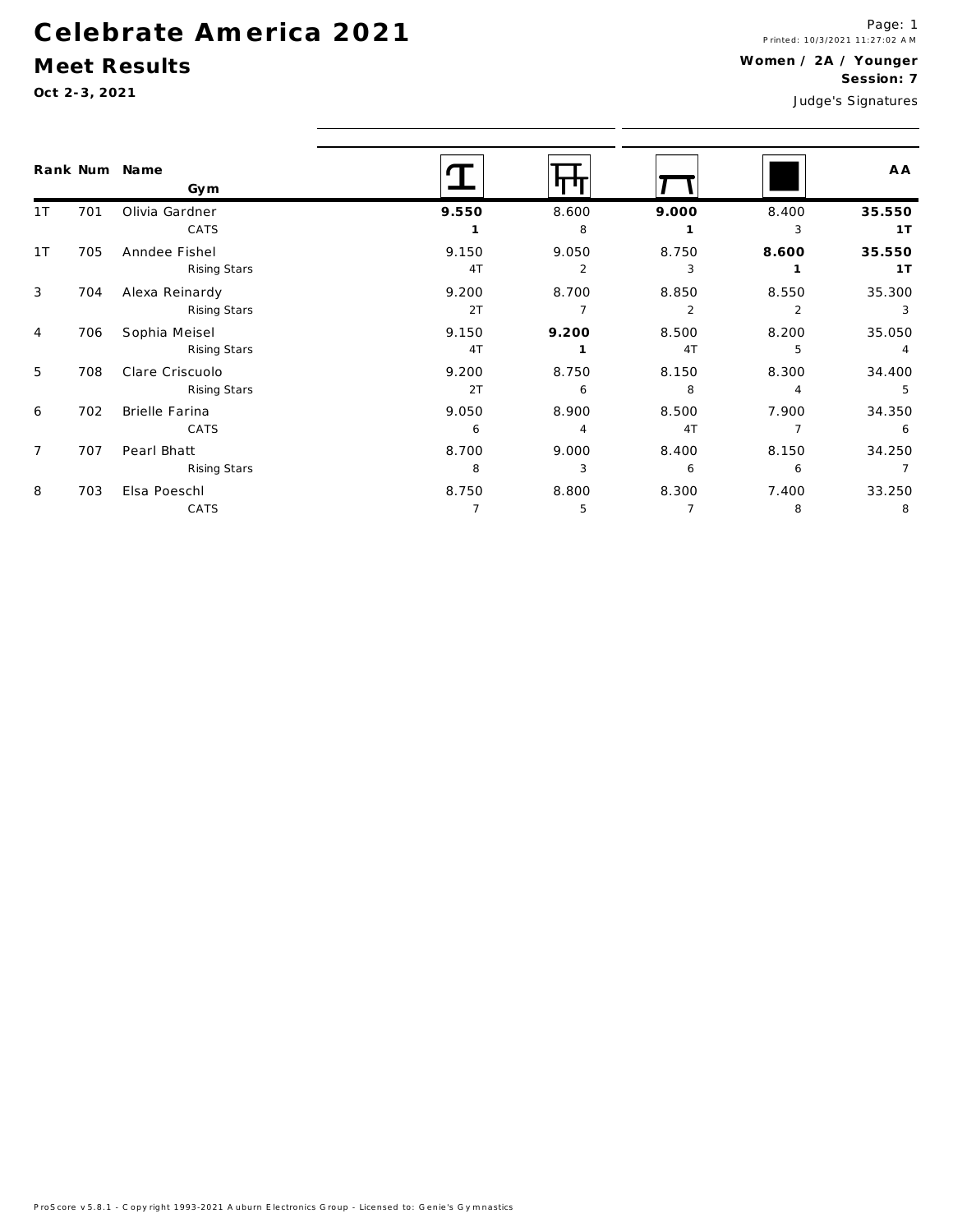# Celebrate America 2021

Gold Coast

#### Meet Results

 $\overline{9}$ 

| Oct 2-3, 2021  |     |                               | JESSIUII. /<br>Judge's Signatures |                         |                         |                         |                          |
|----------------|-----|-------------------------------|-----------------------------------|-------------------------|-------------------------|-------------------------|--------------------------|
|                |     | Rank Num Name<br>Gym          |                                   | ரா                      |                         |                         | A A                      |
|                | 714 | Ella Bennett<br>Gold Coast    | 9.500<br>2                        | 9.350<br>$\mathbf{1}$   | 8.850<br>3              | 9.400<br>$\mathbf{1}$   | 37.100<br>$\overline{1}$ |
| 2              | 715 | Naomi Arco<br>CATS            | 9.250<br>3T                       | 9.000<br>3              | 9.350                   | 9.350<br>$\overline{2}$ | 36.950<br>2              |
| 3              | 713 | Kai Ly Cao<br>Gold Coast      | 9.250<br>3T                       | 8.800<br>5              | 8.600<br>6              | 8.750<br>4              | 35.400<br>3              |
| 4              | 711 | Channing Burnett<br>CATS      | 9.150<br>5                        | 9.100<br>2              | 8.750<br>$\overline{4}$ | 8.350<br>9              | 35.350<br>$\overline{4}$ |
| 5              | 717 | Olivia Lafferty<br>Gold Coast | 9.550<br>1                        | 7.800<br>9              | 8.650<br>5              | 9.200<br>3              | 35.200<br>5              |
| 6              | 709 | Hailey Wilson<br>Rising Stars | 9.100<br>6                        | 8.900<br>$\overline{4}$ | 8.450<br>$\overline{7}$ | 8.450<br>8              | 34.900<br>6              |
| $\overline{7}$ | 712 | Aisha Bhatt<br>Rising Stars   | 8.800<br>$\overline{7}$           | 7.900<br>8              | 8.950<br>2              | 8.650<br>5              | 34.300<br>$\overline{7}$ |
| 8              | 716 | Addison Ruffner<br>Gold Coast | 8.550<br>8T                       | 8.750<br>6              | 8.100<br>8              | 8.600<br>6              | 34.000<br>8              |
| 9              | 710 | Ava Casella                   | 8.550                             | 8.600                   | 7.900                   | 8.500                   | 33.550                   |

8T

 $\overline{7}$ 

 $\overline{9}$ 

 $\overline{7}$